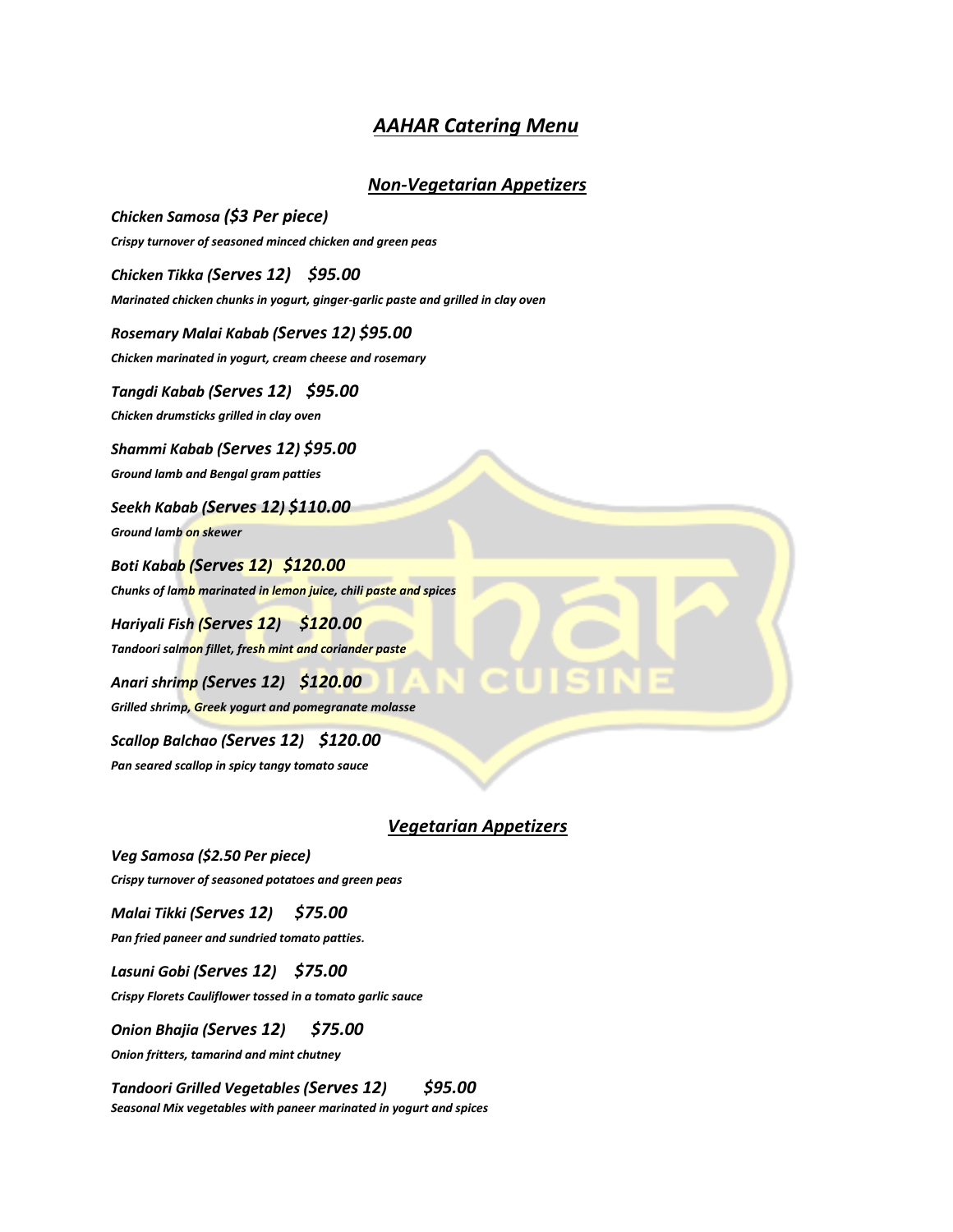#### *Hariyali Paneer Tikka (Serves 12) \$110.00*

*Paneer marinated in fresh mint, coriander chutney and spices* 

### *Chat - Street Food*

*Samosa Chat (Serves 12) \$95.00 Samosa, spiced chickpeas, onion, tomatoes, tamarind and coriander chutney* 

*Papdi Chat (Serves 12) \$95.00 Wheat flour crisps, Kabuli chana, potatoes, yogurt and chutneys* 

*Bhel Puri Chat (Serves 12) \$95.00 Mix of puff rice, gram flour vermicelli, chopped tomato, onion and sweet-sour chutney* 

*Palak Chat (Serves 12) \$95.00* 

*Seasoned spinach with tomatoes, red onion and tamarind chutney*

# *Vegetarian Entrée (Does not include Rice)*

*Vegetable Pista Korma (Serves 12) \$95.00* 

*Mix vegetables braised in pistachio paste and cream sauce.* 

*Aloo Gobi Matar (Serves 12 Vegan, Gluten free) \$95.00* 

*Cauliflower, potatoes and green peas simmered in onion, tomatoes, turmeric and curry leaves* 

*Malai Kofta (Serves 12) \$95.00* 

*Mix vegetable and paneer dumplings, cooked in tomato cram sauce* 

*Paneer Bhurji (Serves 12) \$120.00* 

*Grated paneer with bell pepper, onion and spices* 

*Paneer tikka Masala (Serves 12) \$120.00 Marinated paneer cooked in rich sauce made with cream and tomatoes.* 

*Saag / Spinach (Serves 12) \$120.00 Spinach puree with ground spices* 

*Choose one – Paneer / Chickpeas / Corn* 

*Baingan Bhartha (Serves 12 Vegan, Gluten free) \$95.00* 

*Smoky, oven roasted eggplant cooked with onion, tomatoes and spices* 

*Dhingri Matar (Serves 12) \$95.00* 

*Mushroom and peas in creamy curry sauce.* 

*Amchoori Bhindi (Serves 12 Vegan, Gluten free) \$95.00 Fresh okra, mango powder, turmeric and garam masala*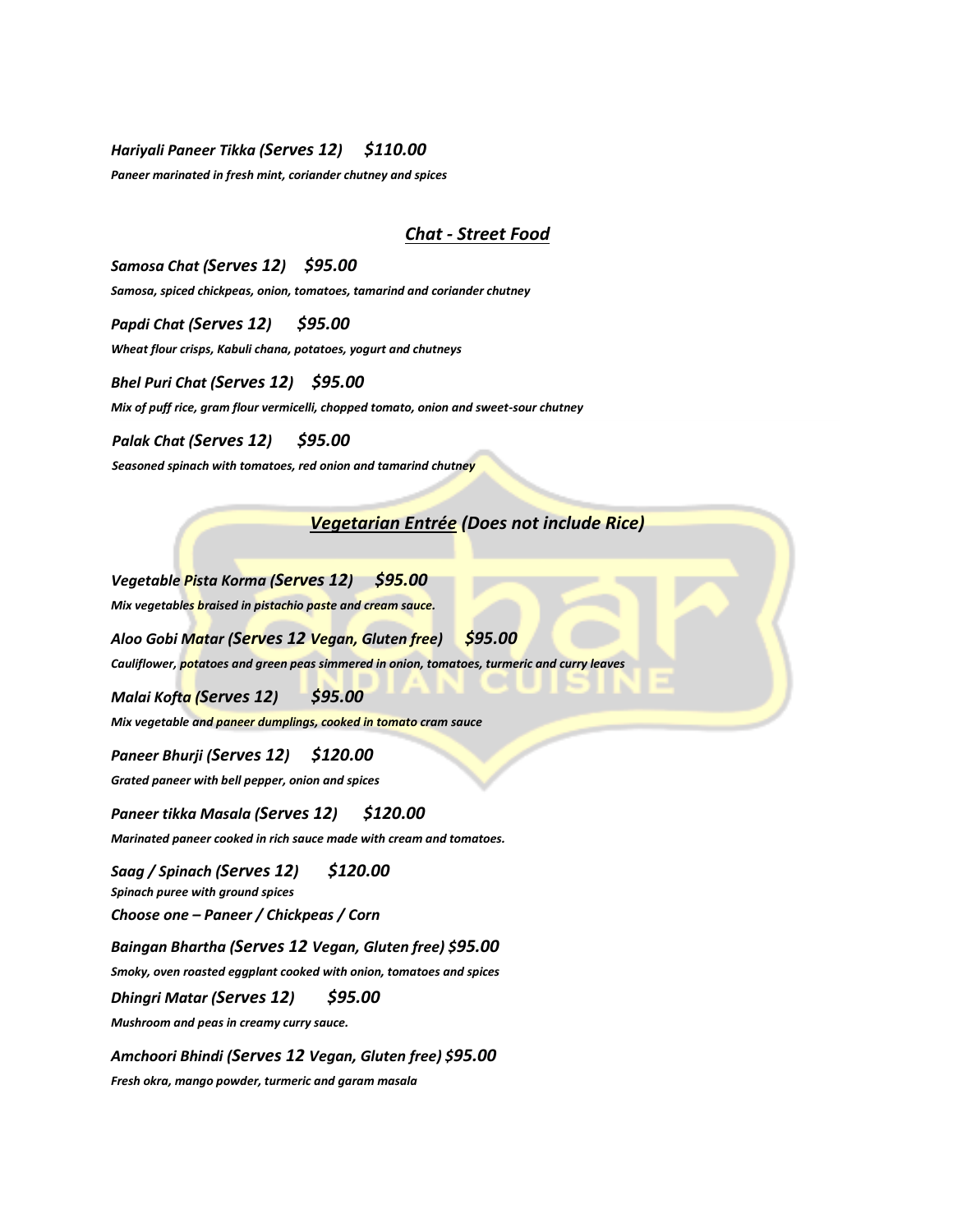*Vegetable Jalfrezi (Serves 12 Vegan, Gluten free) \$95.00 Seasonal Fresh vegetable, ginger, garlic and cumin* 

*Chana Masala (Serves 12 Vegan, Gluten free) \$95.00 Chickpeas, pomegranate seeds, onion and tomatoes Dal Makhani (Serves 12 Vegan, Gluten free) \$85.00 Black lentils simmered with fresh ginger, garlic, onion and spices* 

*Dal Tadka (Serves 12 Vegan, Gluten free) \$85.00 Yellow lentils and pigeon peas cooked together and tempered with spices*

## *chicken Entrées (Does not include Rice)*

*Chicken Tikka Masala (Serves 12) \$120.00 Chicken grilled in tandoor and then served with subtly spiced tomato cream sauce.* 

*Tandoori Chicken (Serves 12) \$120.00* 

*Chicken marinated in hung yogurt and spices. Cooked slow in clay oven.* 

*Chicken Caldin (Serves 12) \$120.00* 

*Goan specialty with twist – Fresh coconut, Cilanto, Mint puree* 

*Chicken Pista Korma (Serves 12) \$120.00* 

*Cashews, Pistachio paste, bay leaf, cardamom and cream* 

*Chicken Chettinadu (Serves 12) \$120.00 Gravy consisting of onion, coconut, turmeric, coriander seeds, poppy seeds, red chilies paste* 

*Chicken Vindaloo (Serves 12) \$120.00 Fiery curry with cider vinegar red chilies and Coconut* 

*Chicken Saag /Palak (Serves 12) \$120.00 Fine spinach puree, onion, tomato, ginger, garlic and spices.*

## *Lamb Entrées (Does not include Rice)*

*Chettinadu (Serves 12) \$140.00 Gravy consisting of onion, coconut, turmeric, coriander seeds, poppy seeds, red chilies paste Vindaloo (Serves 12) \$140.00 Fiery curry with cider vinegar red chilies and Coconut Saag /Palak (Serves 12) \$140.00 Fine spinach puree, onion, tomato, ginger, garlic and spices. Lamb Korma (Serves 12) \$140.00 almond and cardamom cream sauce Tandoori Lamb chops (Serves 12) \$ 6.00 per piece*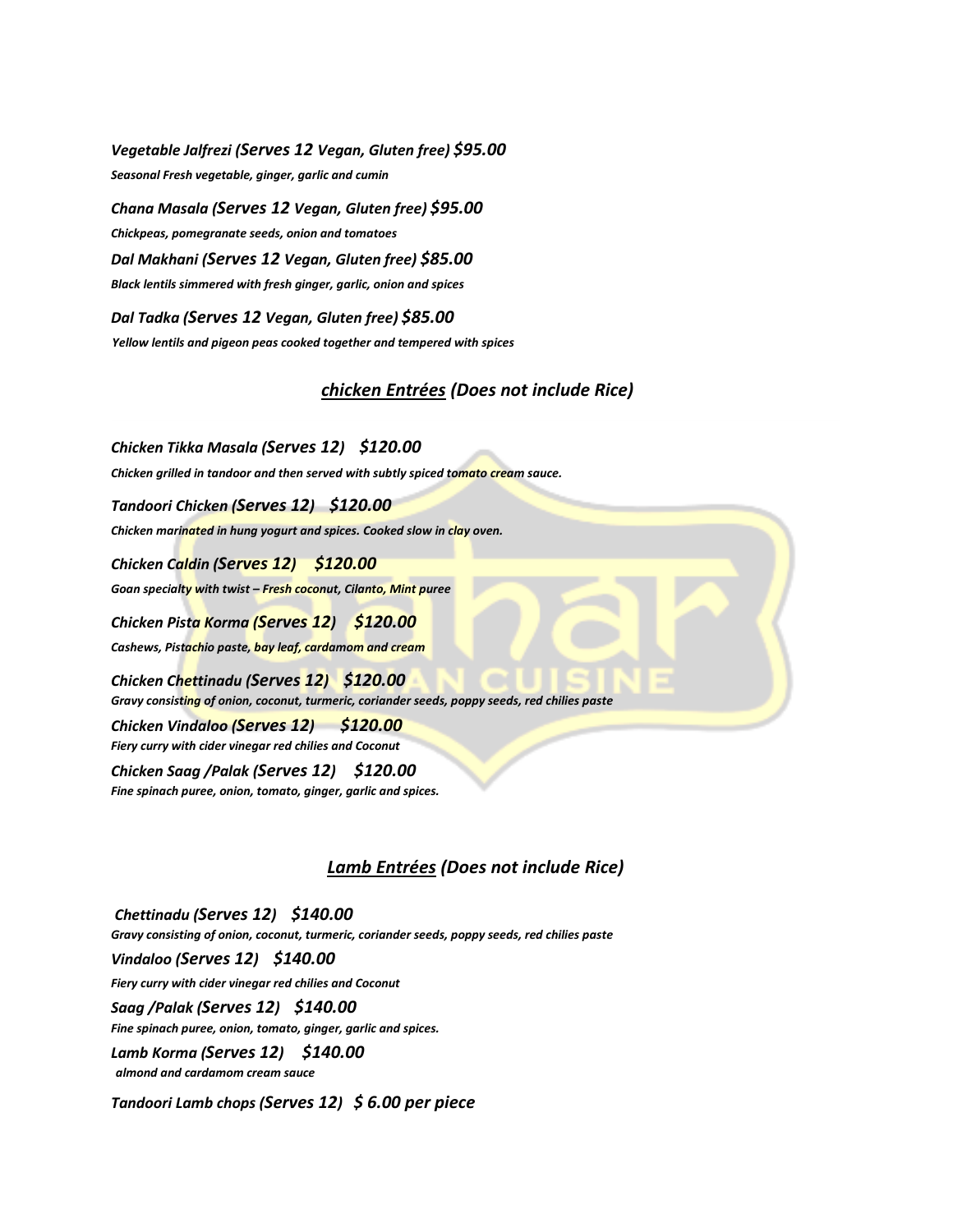*Australian Lamb rib chops, Greek yogurt, garam masala, cayenne pepper and paprika* 

*Nalli Xacuti (Serves 12) (Availability based on Market Price) Australian Lamb shank slow cooked in spiced curry with tomato, onion, and home ground Xacuti spices Lamb Pepper Fry (Serves 12) \$140.00* 

*Kerala style -lamb cooked with black pepper corn, curry leaf and whole dry paprika.*

### *Sea Food Entrées (Does not include Rice)*

*Shrimp Chettinadu (Serves 12) \$160.00 Gravy consisting of onion, coconut, turmeric, coriander seeds, poppy seeds, red chilies paste* 

*Fish Chettinadu (Serves 12) \$160.00*

*Gravy consisting of onion, coconut, turmeric, coriander seeds, poppy seeds, red chilies paste* 

*Shrimp Vindaloo (Serves 12) \$160.00*

*Fiery curry with cider vinegar red chilies and Coconut* 

*Shrimp Saag /Palak (Serves 12) \$160.00*

*Fine spinach puree, onion, tomato, ginger, garlic and spices.* 

*Fish Vindaloo (Serves 12) \$160.00*

*Fiery curry with cider vinegar red chilies and Coconut* 

*Fish Saag /Palak (Serves 12) \$160.00*

*Fine spinach puree, onion, tomato, ginger, garlic and spices.* 

*Tandoori Salmon Tikka (Serves 12) \$160.00* 

*Salmon fillet in marinade of lemon, garam masala, ginger and garlic paste* 

*Goan Fish Curry (Serves 12) \$160.00* 

*Tangy curry with fresh coconut and spices.* 

*Goan Shrimp Curry (Serves 12) \$160.00 Tangy curry with fresh coconut and spices.* 

*Sarse Bata Fish (Serves 12) \$160.00* 

*Bengali style salmon fish curry with mustard and spices.* 

*Shrimp Karawari (Serves 12) \$160.00* 

*Shrimp cooked in freshly ground coconut and red chili paste.* 

*Shrimp Curry (Serves 12) \$160.00* 

*Shrimp cooked in onion, tomato curry sauce* 

*Lobster Malwani (Serves 12) (pls call the Restaurant Availability based on Market Price) Lobster cooked in traditional malwani masala- kokum, tripal, coconut and byadgi chili* 

*Lobster Tikka Masala (Serves 12) (pls call the Restaurant Availability based on Market Price) Marinated lobster in spices, cooked in clay oven and served in lobster shells*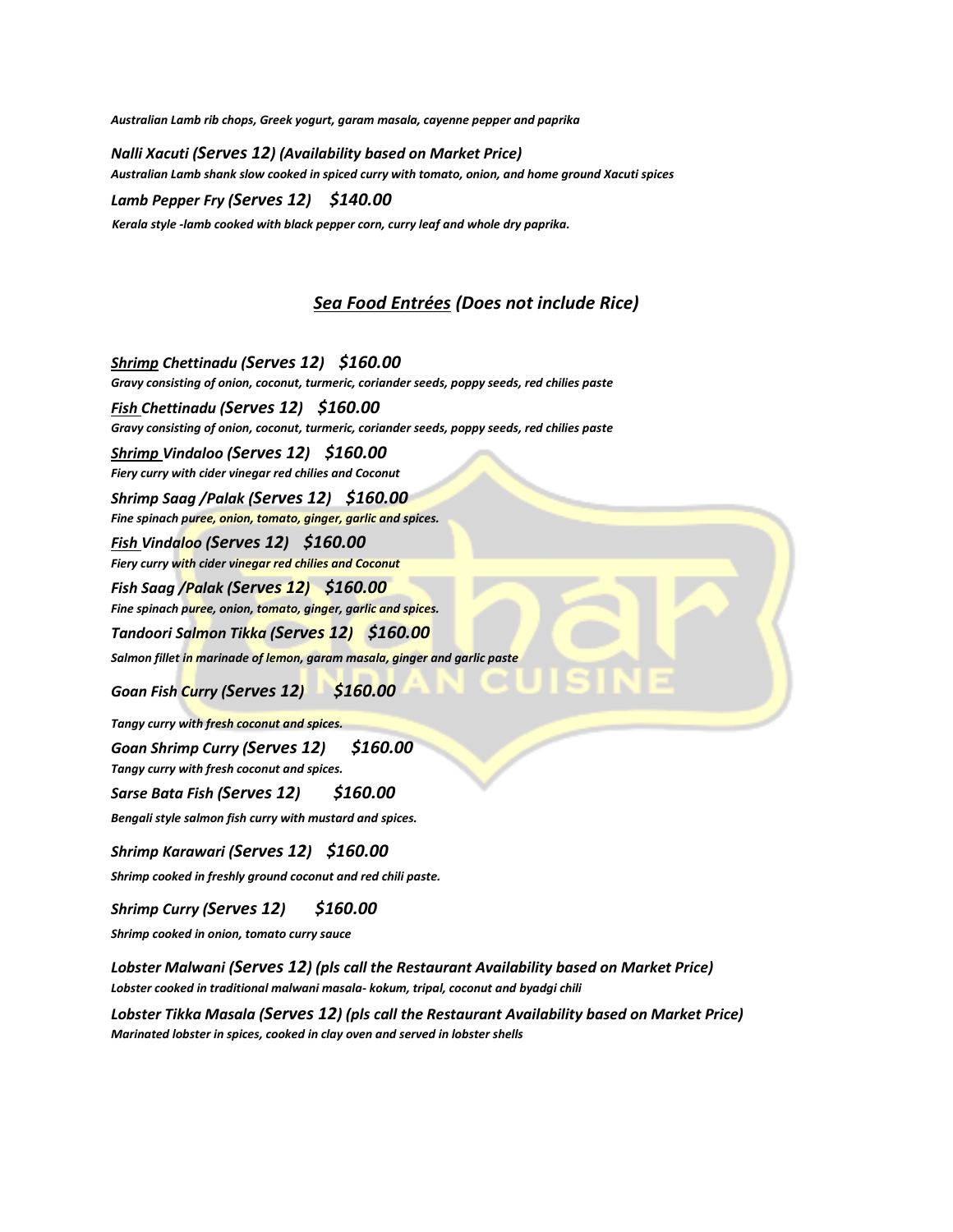*Rice*

*Vegetable Biriyani (Serves 12) \$95.00*

*Chicken Biryani (Serves 12) \$120.00*

*(Aromatic Basmati Rice cooked with spices and served with cucumber raita)*

*Lamb Biriyani (Serves 12) \$140.00*

*(Aromatic Basmati Rice cooked with spices and served with cucumber raita)*

*Shrimp Biriyani (Serves 12) \$160.00*

*(Aromatic Basmati Rice cooked with spices and served with cucumber raita)*

*Mixed Sea Food Biriyani (scallops, Shrimp, Salmon) (Serves 12) \$180.00*

*Saffron Basmati Rice (Serves 12) \$75.00 Aromatic long grain with Bay leaf, Cinnamon and Cloves*

# *Sides (Serves 12)*

*Papdum (\$1.00 Per piece) Mango Chutney (16 ounces Serves 12) \$30.00 Cucumber Raita (24 ounces Serves 12) \$60.00*

#### *Breads (Serves 12)*

*Naan (Serves 15) \$60.00 Garlic Naan (Serves 15) \$80.00 Rosemary Naan (Serves 15) \$80.00 Poori (Serves 15) \$80.00 Paneer Kulcha (Serves 15) \$80.00 Aloo Paratha (Serves 15) \$80.00 Mint Basil Paratha (Serves 15) \$80.00 Kalonji Flaxseed Naan (Serves 15) \$80.00 Kashmiri Naan (Serves 12) \$80.00*